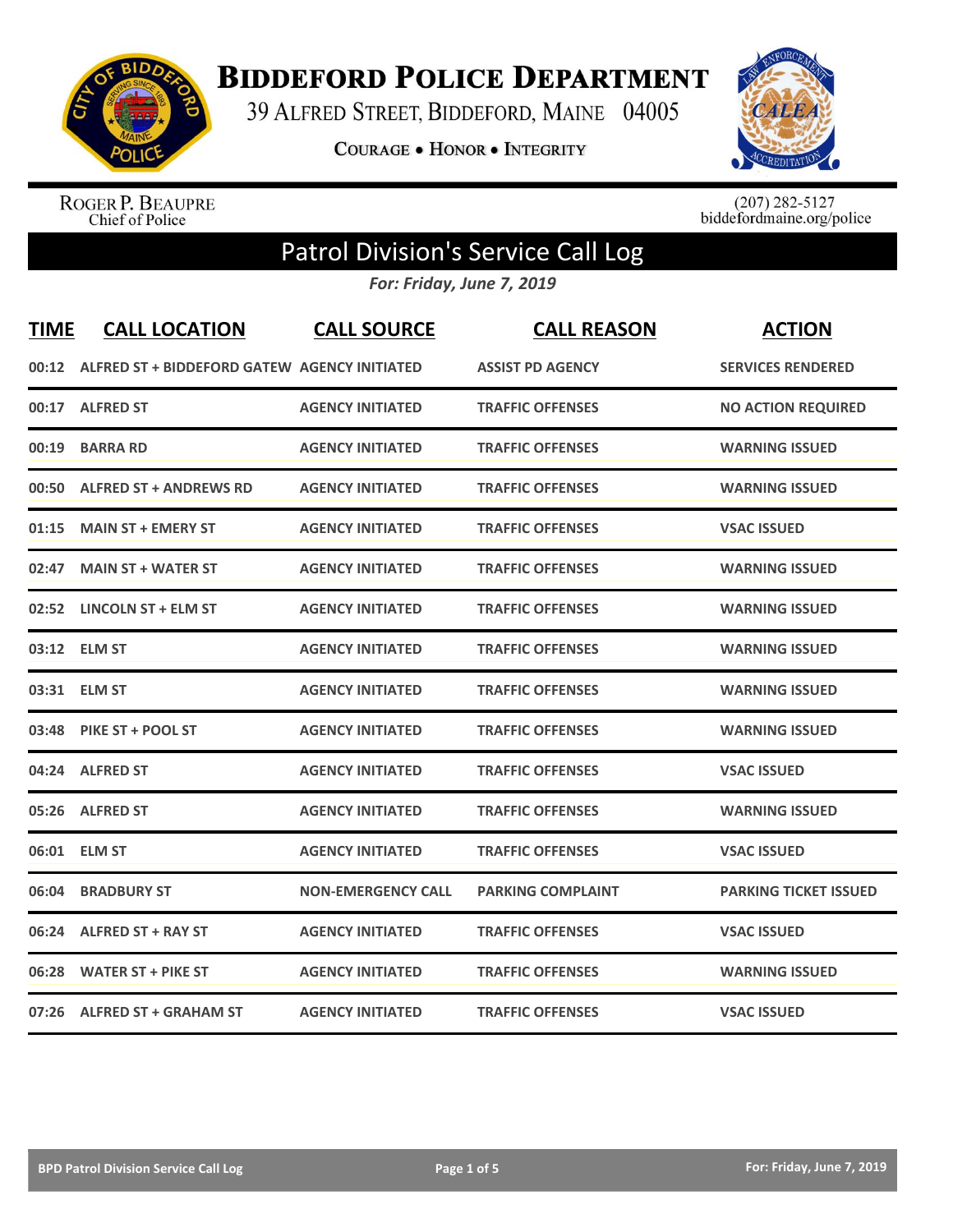## **TIME CALL LOCATION CALL SOURCE CALL REASON ACTION**

**07:47 ALFRED ST WALK-IN AT STATION PAPERWORK SERVICES RENDERED OFFENDER: KATHLEEN E LEE ............... AGE: 35 ............... RESIDENT OF: BIDDEFORD, ME** CHARGE: THEFT BY UNAUTHORIZED TAKING OR TRANSFER - SHOPLIFTING CHARGE: VIOLATING CONDITION OF RELEASE CHARGE: ASSAULT CHARGE: THEFT BY UNAUTHORIZED TAKING OR TRANSFER - SHOPLIFTING CHARGE: VIOLATING CONDITION OF RELEASE

|       | 08:18 ELM ST                   | <b>E-911 CALL</b>                                                                    | 911 MISUSE                                                                                                 | <b>WARNING ISSUED</b>        |
|-------|--------------------------------|--------------------------------------------------------------------------------------|------------------------------------------------------------------------------------------------------------|------------------------------|
| 08:40 | <b>PROSPECT ST</b>             | <b>WALK-IN AT STATION</b>                                                            | <b>DOMESTIC COMPLAINTS</b>                                                                                 | <b>REPORT TAKEN</b>          |
|       | 08:43 ALFRED ST                | <b>WALK-IN AT STATION</b>                                                            | <b>DRUG BOX</b>                                                                                            | <b>SERVICES RENDERED</b>     |
|       | 08:47 ALFRED ST                | <b>AGENCY INITIATED</b>                                                              | <b>DOG BITE</b>                                                                                            | <b>REPORT TAKEN</b>          |
|       | 08:55 JEFFERSON ST             | <b>AGENCY INITIATED</b>                                                              | <b>TRAFFIC OFFENSES</b>                                                                                    | <b>DEFECT CARD ISSUED</b>    |
|       | 09:00 POOL ST                  | <b>NON-EMERGENCY CALL</b>                                                            | <b>SUSPICION</b>                                                                                           | <b>NO VIOLATION</b>          |
|       | 09:04 ALFRED ST                | <b>WALK-IN AT STATION</b>                                                            | <b>PAPERWORK</b>                                                                                           | <b>SERVICES RENDERED</b>     |
|       | 09:25 ALFRED ST                | <b>E-911 CALL</b>                                                                    | 911 MISUSE                                                                                                 | <b>SERVICES RENDERED</b>     |
|       | 09:25 ALFRED ST                | <b>NON-EMERGENCY CALL</b>                                                            | <b>SUSPICION</b>                                                                                           | <b>REFERRED OTHER AGENCY</b> |
|       | 10:04 WEST ST                  | <b>AGENCY INITIATED</b>                                                              | <b>PRO-ACTIVE DV RESPONSE TEAM</b>                                                                         | <b>NO VIOLATION</b>          |
| 10:22 | <b>MITCHELL LN</b>             | <b>AGENCY INITIATED</b>                                                              | <b>ANIMAL COMPLAINT</b>                                                                                    | <b>SERVICES RENDERED</b>     |
|       | 10:57 WESTWOOD DR              | <b>AGENCY INITIATED</b>                                                              | <b>PRO-ACTIVE DV RESPONSE TEAM</b>                                                                         | <b>NO VIOLATION</b>          |
| 11:03 | <b>PROSPECT ST</b>             | <b>WALK-IN AT STATION</b>                                                            | <b>PAPERWORK</b>                                                                                           | <b>SERVICES RENDERED</b>     |
|       | 11:12 WEST ST                  | <b>AGENCY INITIATED</b>                                                              | <b>TRAFFIC OFFENSES</b>                                                                                    | <b>WARNING ISSUED</b>        |
| 11:31 | <b>MAIN ST</b>                 | <b>E-911 CALL</b>                                                                    | 911 MISUSE                                                                                                 | <b>WARNING ISSUED</b>        |
| 12:02 | <b>BARRA RD</b>                | <b>E-911 CALL</b>                                                                    | 911 MISUSE                                                                                                 | <b>SERVICES RENDERED</b>     |
| 12:08 | <b>LINCOLN ST</b>              | <b>AGENCY INITIATED</b>                                                              | <b>TRAFFIC OFFENSES</b>                                                                                    | <b>WARNING ISSUED</b>        |
|       | 12:28 MAIN ST + MT PLEASANT ST | <b>AGENCY INITIATED</b>                                                              | <b>TRAFFIC OFFENSES</b>                                                                                    | <b>DEFECT CARD ISSUED</b>    |
| 12:35 | <b>MAIN ST</b>                 | <b>AGENCY INITIATED</b><br>CHARGE: OPERATE WHILE LICENSE SUSPENDED OR REVOKED, PRIOR | <b>OPER AFTER SUSPENSION</b><br>OFFENDER: TIFFANI M ROBICHAUD  AGE: 32  RESIDENT OF: OLD ORCHARD BEACH, ME | <b>CITATION ISSUED</b>       |
|       | 12:38 ELM ST                   | <b>NON-EMERGENCY CALL</b>                                                            | <b>ARTICLES LOST/FOUND</b>                                                                                 | <b>SERVICES RENDERED</b>     |
|       | 12:45 SOUTH ST                 | <b>AGENCY INITIATED</b>                                                              | <b>TRAFFIC OFFENSES</b>                                                                                    | <b>VSAC ISSUED</b>           |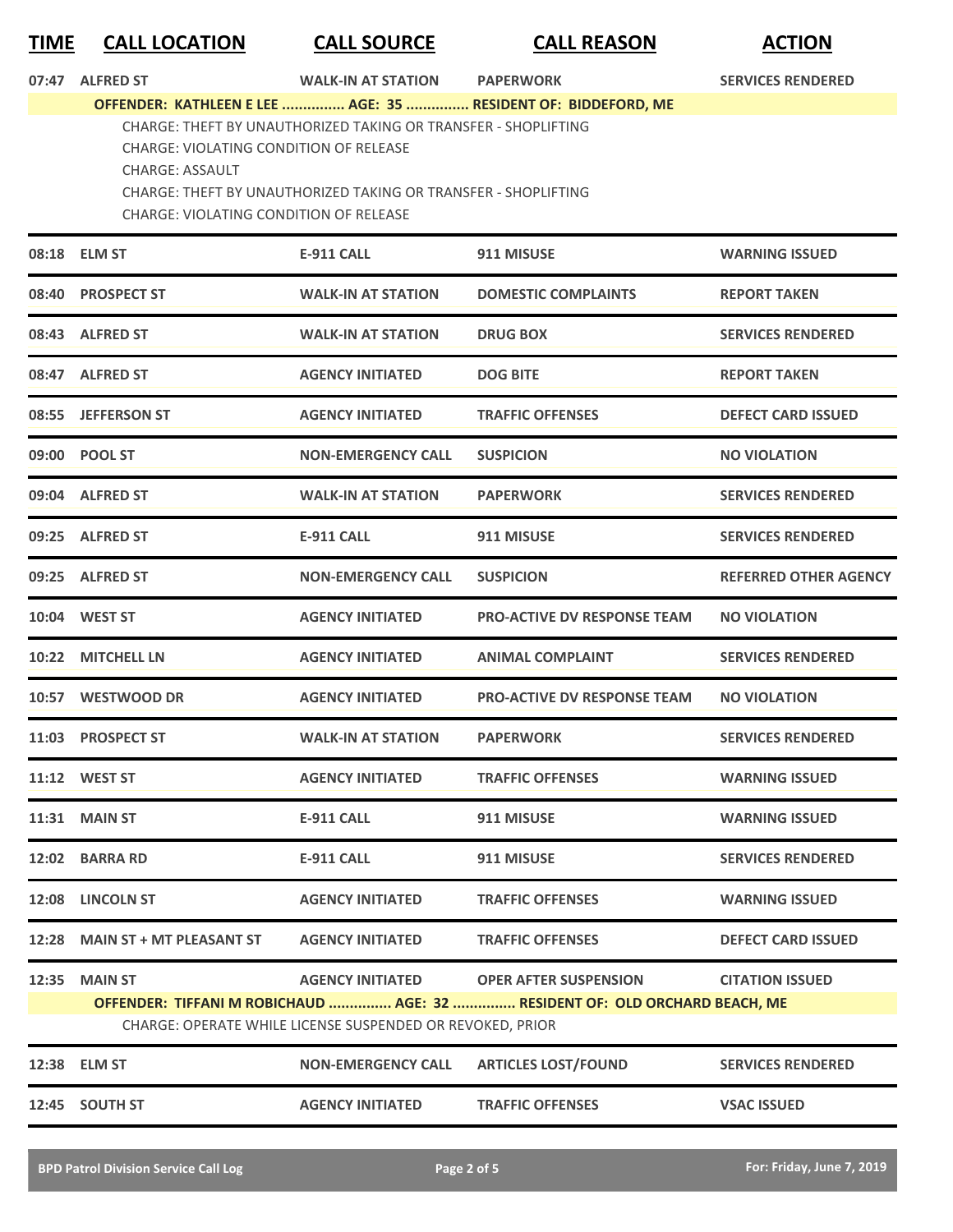| <b>TIME</b> | <b>CALL LOCATION</b>        | <b>CALL SOURCE</b>        | <b>CALL REASON</b>            | <b>ACTION</b>                |
|-------------|-----------------------------|---------------------------|-------------------------------|------------------------------|
|             | 12:54 ALFRED ST             | <b>NON-EMERGENCY CALL</b> | <b>DRUG</b>                   | <b>SERVICES RENDERED</b>     |
|             | 12:59 SOUTH ST              | <b>AGENCY INITIATED</b>   | <b>TRAFFIC OFFENSES</b>       | <b>VSAC ISSUED</b>           |
|             | 13:41 SOUTH ST              | <b>AGENCY INITIATED</b>   | <b>TRAFFIC OFFENSES</b>       | <b>WARNING ISSUED</b>        |
|             | 13:48 SOUTH ST              | <b>AGENCY INITIATED</b>   | <b>TRAFFIC OFFENSES</b>       | <b>WARNING ISSUED</b>        |
|             | 13:55 SOUTH ST              | <b>AGENCY INITIATED</b>   | <b>TRAFFIC OFFENSES</b>       | <b>WARNING ISSUED</b>        |
|             | 14:05 POOL ST               | <b>NON-EMERGENCY CALL</b> | <b>SUSPICION</b>              | <b>SERVICES RENDERED</b>     |
|             | 14:18 OLD HOLLIS RD         | <b>AGENCY INITIATED</b>   | <b>TRAFFIC OFFENSES</b>       | <b>WARNING ISSUED</b>        |
|             | 14:19 ALFRED ST             | <b>NON-EMERGENCY CALL</b> | <b>COURT ORDERED CHECK IN</b> | <b>SERVICES RENDERED</b>     |
|             | 14:24 ELM ST                | <b>NON-EMERGENCY CALL</b> | <b>SUSPICION</b>              | <b>NEGATIVE CONTACT</b>      |
|             | 14:30 SOUTH ST              | <b>AGENCY INITIATED</b>   | <b>TRAFFIC OFFENSES</b>       | <b>WARNING ISSUED</b>        |
|             | 14:31 ELM ST + MAIN ST      | <b>NON-EMERGENCY CALL</b> | <b>CODES ENFORCEMENT</b>      | <b>REFERRED OTHER AGENCY</b> |
|             | 14:34 SOUTH ST              | <b>AGENCY INITIATED</b>   | <b>TRAFFIC OFFENSES</b>       | <b>VSAC ISSUED</b>           |
|             | 14:35 ALFRED ST             | <b>NON-EMERGENCY CALL</b> | <b>COURT ORDERED CHECK IN</b> | <b>SERVICES RENDERED</b>     |
|             | 14:38 ALFRED ST             | <b>WALK-IN AT STATION</b> | <b>COURT ORDERED CHECK IN</b> | <b>SERVICES RENDERED</b>     |
| 14:40       | <b>MEDICAL CENTER DR</b>    | <b>NON-EMERGENCY CALL</b> | <b>SEX KIT</b>                | <b>REPORT TAKEN</b>          |
|             | 14:43 SOUTH ST              | <b>AGENCY INITIATED</b>   | <b>TRAFFIC OFFENSES</b>       | <b>WARNING ISSUED</b>        |
|             | 14:47 POOL ST               | <b>AGENCY INITIATED</b>   | <b>DRUG BOX</b>               | <b>SERVICES RENDERED</b>     |
|             | 14:48 SOUTH ST              | <b>AGENCY INITIATED</b>   | <b>TRAFFIC OFFENSES</b>       | <b>WARNING ISSUED</b>        |
|             | 14:51 ELM ST                | <b>NON-EMERGENCY CALL</b> | <b>SUSPICION</b>              | <b>SERVICES RENDERED</b>     |
|             | 15:00 SOUTH ST + RIVER RD   | <b>AGENCY INITIATED</b>   | <b>TRAFFIC OFFENSES</b>       | <b>WARNING ISSUED</b>        |
|             | 15:06 SOUTH ST              | <b>AGENCY INITIATED</b>   | <b>TRAFFIC OFFENSES</b>       | <b>WARNING ISSUED</b>        |
|             | 15:16 SOUTH ST              | <b>AGENCY INITIATED</b>   | <b>TRAFFIC OFFENSES</b>       | <b>WARNING ISSUED</b>        |
|             | 15:29 SOUTH ST              | <b>AGENCY INITIATED</b>   | <b>TRAFFIC OFFENSES</b>       | <b>WARNING ISSUED</b>        |
|             | 15:36 RIVER RD              | <b>AGENCY INITIATED</b>   | <b>TRAFFIC OFFENSES</b>       | <b>VSAC ISSUED</b>           |
|             | 16:01 WEST ST + BERNARD AVE | <b>AGENCY INITIATED</b>   | <b>TRAFFIC OFFENSES</b>       | <b>WARNING ISSUED</b>        |
|             | 16:08 BARRA RD              | <b>NON-EMERGENCY CALL</b> | <b>HARASSMENT</b>             | <b>SERVICES RENDERED</b>     |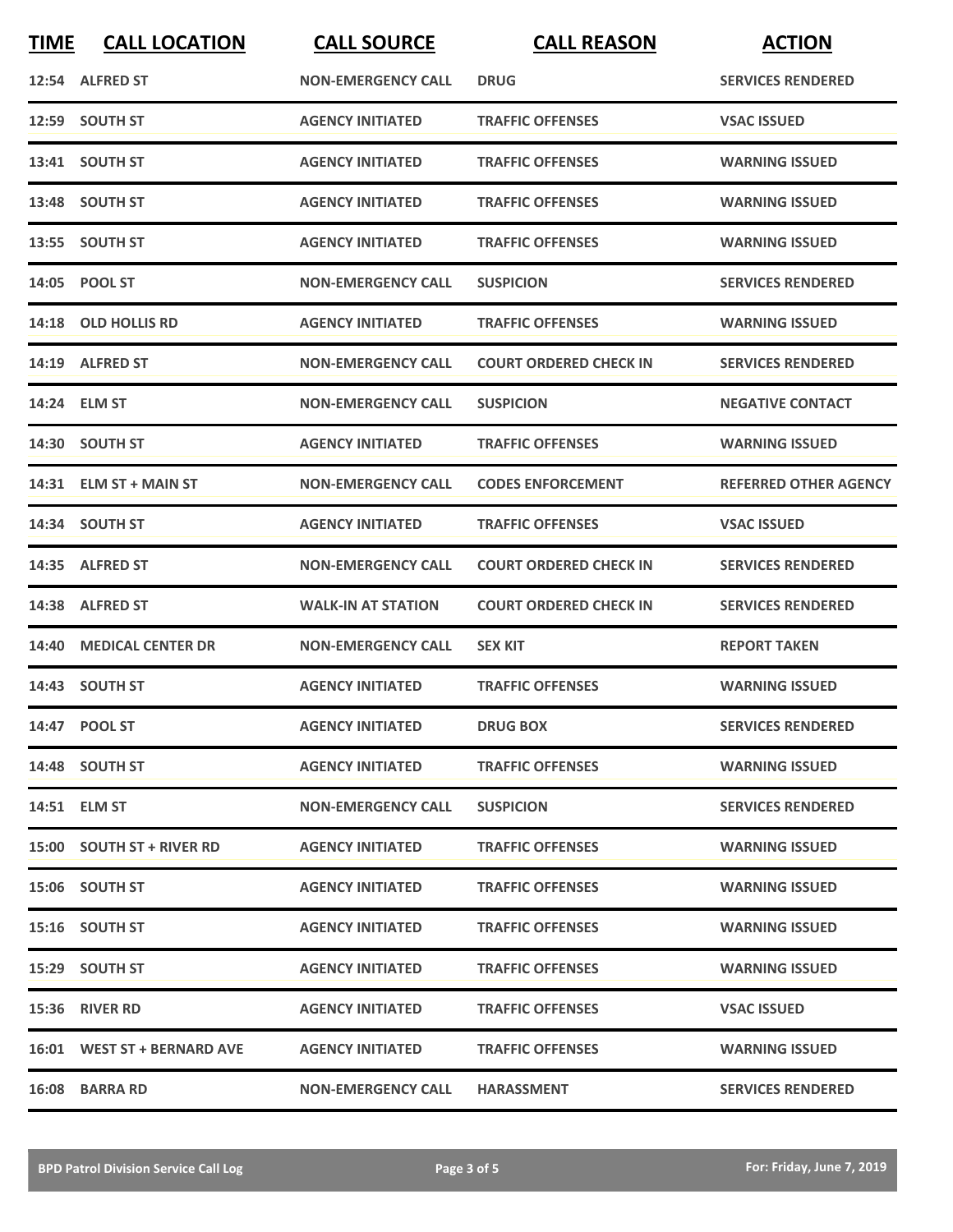| <b>TIME</b> | <b>CALL LOCATION</b>            | <b>CALL SOURCE</b>        | <b>CALL REASON</b>         | <b>ACTION</b>             |
|-------------|---------------------------------|---------------------------|----------------------------|---------------------------|
|             | 16:09 LIBBY DR                  | <b>WALK-IN AT STATION</b> | <b>PUBLIC ASSIST</b>       | <b>SERVICES RENDERED</b>  |
|             | 16:11 ORCHARD ST                | <b>NON-EMERGENCY CALL</b> | <b>HARASSMENT</b>          | <b>UNFOUNDED</b>          |
|             | 16:16 SOUTH ST                  | <b>NON-EMERGENCY CALL</b> | <b>HARASSMENT</b>          | <b>UNFOUNDED</b>          |
|             | 16:28 QUIMBY ST                 | <b>NON-EMERGENCY CALL</b> | <b>DOMESTIC COMPLAINTS</b> | <b>REPORT TAKEN</b>       |
|             | 16:29 PRECOURT ST + MOUNTAIN RD | <b>AGENCY INITIATED</b>   | <b>TRAFFIC OFFENSES</b>    | <b>WARNING ISSUED</b>     |
|             | 16:30 WATER ST + PIERSONS LN    | <b>NON-EMERGENCY CALL</b> | <b>DOMESTIC COMPLAINTS</b> | <b>UNFOUNDED</b>          |
|             | 16:34 SHOPS WAY                 | <b>E-911 CALL</b>         | <b>SUSPICION</b>           | <b>NEGATIVE CONTACT</b>   |
|             | 17:19 QUIMBY ST                 | <b>NON-EMERGENCY CALL</b> | <b>JUVENILE OFFENSES</b>   | <b>REPORT TAKEN</b>       |
| 17:46       | <b>LAMOTHE AVE</b>              | <b>E-911 CALL</b>         | 911 MISUSE                 | <b>CALL TRANSFERRED</b>   |
|             | 17:48 WATER ST + SULLIVAN ST    | <b>AGENCY INITIATED</b>   | <b>TRAFFIC OFFENSES</b>    | <b>WARNING ISSUED</b>     |
|             | 17:54 MAIN ST                   | <b>AGENCY INITIATED</b>   | <b>SUSPICION</b>           | <b>SERVICES RENDERED</b>  |
|             | 17:55 POMERLEAU ST              | <b>E-911 CALL</b>         | 911 MISUSE                 | <b>NO ACTION REQUIRED</b> |
| 18:19       | <b>MAIN ST</b>                  | <b>AGENCY INITIATED</b>   | <b>TRAFFIC OFFENSES</b>    | <b>WARNING ISSUED</b>     |
| 18:26       | <b>GRANITE ST</b>               | <b>AGENCY INITIATED</b>   | <b>TRAFFIC OFFENSES</b>    | <b>WARNING ISSUED</b>     |
|             | 18:37 SOUTH ST                  | <b>AGENCY INITIATED</b>   | <b>TRAFFIC OFFENSES</b>    | <b>WARNING ISSUED</b>     |
|             | 18:40 ALFRED ST                 | <b>AGENCY INITIATED</b>   | <b>TRAFFIC OFFENSES</b>    | <b>WARNING ISSUED</b>     |
|             | 18:47 ELM ST + COLE RD          | <b>AGENCY INITIATED</b>   | <b>TRAFFIC OFFENSES</b>    | <b>WARNING ISSUED</b>     |
|             | 19:23 ALFRED ST                 | <b>AGENCY INITIATED</b>   | <b>TRAFFIC OFFENSES</b>    | <b>WARNING ISSUED</b>     |
|             | 19:43 ADAMS ST                  | <b>AGENCY INITIATED</b>   | <b>ALL OTHER</b>           | <b>SERVICES RENDERED</b>  |
|             | 19:52 BOULDER WAY               | E-911 CALL                | <b>CHECK WELFARE</b>       | <b>SERVICES RENDERED</b>  |
|             | 19:57 UNION ST                  | <b>AGENCY INITIATED</b>   | <b>TRAFFIC OFFENSES</b>    | <b>WARNING ISSUED</b>     |
|             | <b>19:57 HILL ST</b>            | <b>AGENCY INITIATED</b>   | <b>PARKING COMPLAINT</b>   | <b>SERVICES RENDERED</b>  |
|             | 20:05 ALFRED ST + MYRTLE ST     | <b>AGENCY INITIATED</b>   | <b>TRAFFIC OFFENSES</b>    | <b>WARNING ISSUED</b>     |
|             | <b>20:18 WASHINGTON ST</b>      | <b>NON-EMERGENCY CALL</b> | <b>DRUNKENNESS</b>         | <b>SERVICES RENDERED</b>  |
|             | <b>20:18 MAIN ST</b>            | <b>AGENCY INITIATED</b>   | <b>TRAFFIC OFFENSES</b>    | <b>WARNING ISSUED</b>     |
|             | 20:41 ALFRED ST + PORTER ST     | <b>AGENCY INITIATED</b>   | <b>TRAFFIC OFFENSES</b>    | <b>WARNING ISSUED</b>     |